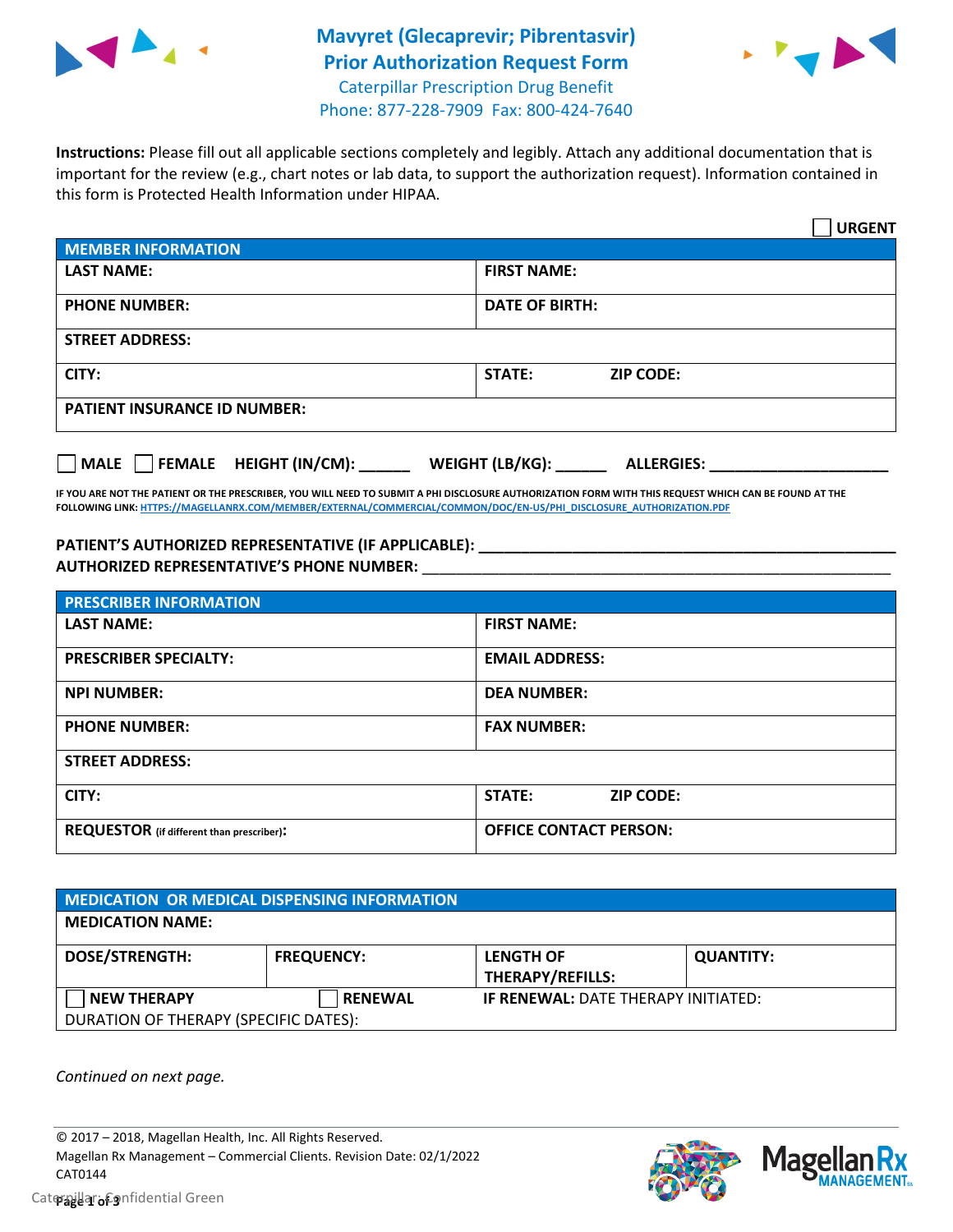



| <b>MEMBER'S LAST NAME:</b> NAME                                                                      | <b>MEMBER'S FIRST NAME:</b>                                                                                                                                                                            |                                                       |  |
|------------------------------------------------------------------------------------------------------|--------------------------------------------------------------------------------------------------------------------------------------------------------------------------------------------------------|-------------------------------------------------------|--|
|                                                                                                      | 1. HAS THE PATIENT TRIED ANY OTHER MEDICATIONS FOR THIS CONDITION?                                                                                                                                     | <b>NO</b><br>YES (if yes, complete below)             |  |
| <b>MEDICATION/THERAPY (SPECIFY</b><br>DRUG NAME AND DOSAGE):                                         | <b>DURATION OF THERAPY (SPECIFY</b><br>DATES):                                                                                                                                                         | <b>RESPONSE/REASON FOR</b><br><b>FAILURE/ALLERGY:</b> |  |
| <b>2. LIST DIAGNOSES:</b>                                                                            |                                                                                                                                                                                                        | ICD-10:                                               |  |
| $\Box$ Chronic hepatitis C virus (HCV)                                                               |                                                                                                                                                                                                        |                                                       |  |
| Other diagnosis:<br>$ICD-10$                                                                         |                                                                                                                                                                                                        |                                                       |  |
| PRIOR AUTHORIZATION.                                                                                 | 3. REQUIRED CLINICAL INFORMATION: PLEASE PROVIDE ALL RELEVANT CLINICAL INFORMATION TO SUPPORT A                                                                                                        |                                                       |  |
| <b>Clinical information:</b>                                                                         |                                                                                                                                                                                                        |                                                       |  |
| Is patient at least 3 years of age or weigh at least 99lbs.? □ Yes □ No                              |                                                                                                                                                                                                        |                                                       |  |
| Document the patient's chronic hepatitis C virus genotype: ____________                              |                                                                                                                                                                                                        |                                                       |  |
| Does the patient have cirrhosis? $\square$ Yes $\square$ No                                          |                                                                                                                                                                                                        |                                                       |  |
| Is the patient treatment-naïve? $\square$ Yes $\square$ No                                           |                                                                                                                                                                                                        |                                                       |  |
|                                                                                                      | Does the patient have compensated liver disease (Child-Pugh class A)? $\Box$ Yes $\Box$ No                                                                                                             |                                                       |  |
|                                                                                                      | Is Mavyret prescribed by a hepatologist, gastroenterologist, or infectious disease specialist? $\Box$ Yes $\Box$ No                                                                                    |                                                       |  |
| For treatment experienced genotype 1:<br>Daklinza, Harvoni, Viekira, Zepatier or Epclusa? □ Yes □ No | Has the patient been previously treated with a HCV regimen containing an NS5A inhibitor such as those included in                                                                                      |                                                       |  |
| $\square$ Yes $\square$ No                                                                           | Has the patient been previously treated with an NS3/4A protease inhibitor (PI) such as Olysio, Incivek, or Victrelis?                                                                                  |                                                       |  |
| physician feels is important to this review?                                                         | Are there any other comments, diagnoses, symptoms, medications tried or failed, and/or any other information the                                                                                       |                                                       |  |
|                                                                                                      |                                                                                                                                                                                                        |                                                       |  |
| information is received.                                                                             | Please note: Not all drugs/diagnosis are covered on all plans. This request may be denied unless all required                                                                                          |                                                       |  |
|                                                                                                      | ATTESTATION: I attest the information provided is true and accurate to the best of my knowledge. I understand that                                                                                     |                                                       |  |
|                                                                                                      | the Health Plan, insurer, Medical Group or its designees may perform a routine audit and request the medical<br>information necessary to verify the accuracy of the information reported on this form. |                                                       |  |
|                                                                                                      | Prescriber Signature or Electronic I.D. Verification: __________________________                                                                                                                       | Date:                                                 |  |
| © 2017 - 2018, Magellan Health, Inc. All Rights Reserved.                                            |                                                                                                                                                                                                        |                                                       |  |
| Magellan Rx Management - Commercial Clients. Revision Date: 02/1/2022<br>CAT0144                     |                                                                                                                                                                                                        | <b>Magella</b>                                        |  |